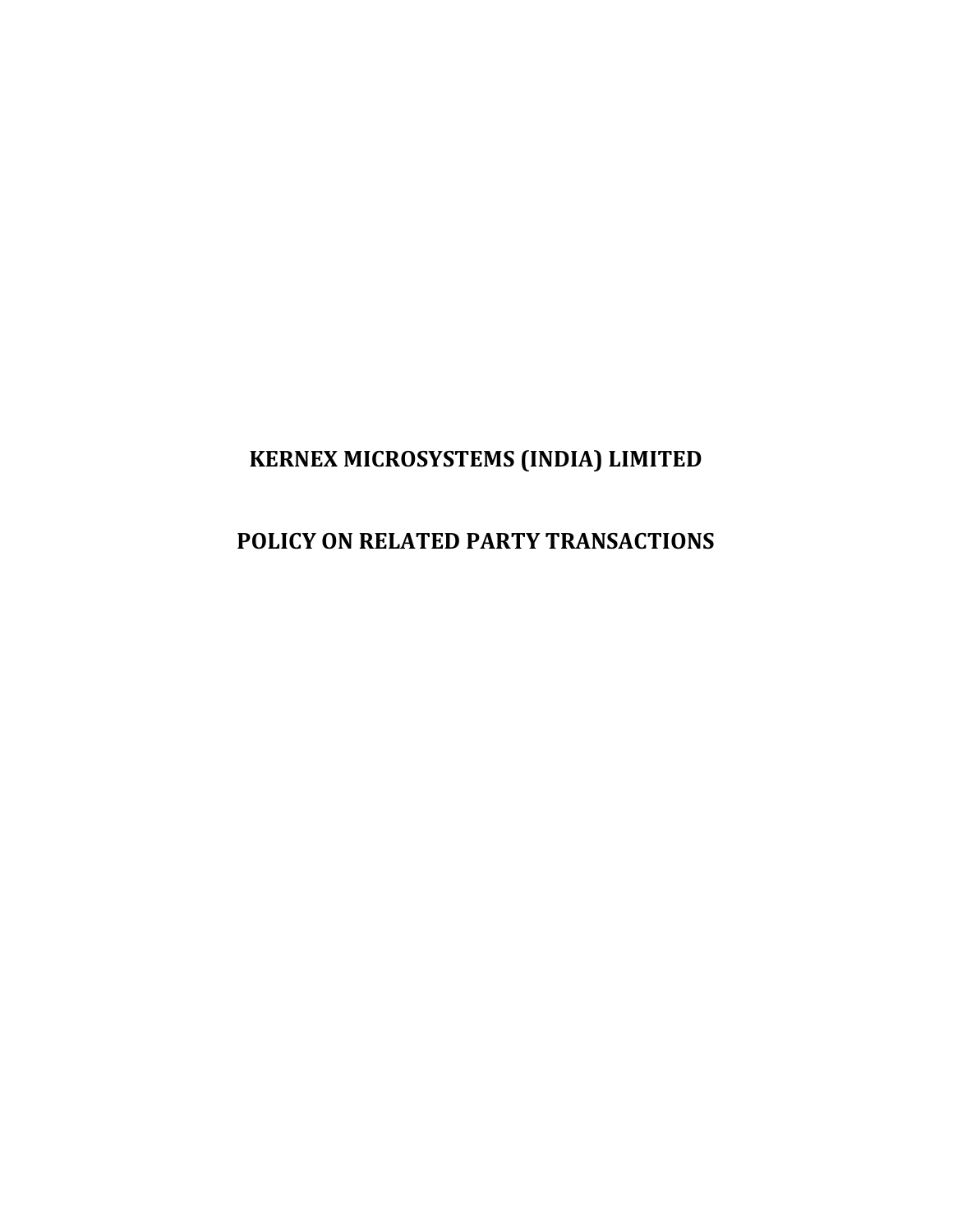# **1. PREFACE**

 Kernex Microsystems (India) Limited (the Company) recognizes that Related Party Transactions can present potential or actual conflicts of interest and may raise questions about whether such transactions are consistent with the Company's and its stockholders' best interests.

Hence, keeping in view the frequency of transactions entered by the Company with the related parties, the Board has thought to adopt a policy on related party transactions to ensure high level of transparency in all its business dealings, thereby promoting good corporate governance.

 The Company has been entering into the transactions with its subsidiaries and group companies in the ordinary course of business and on arms length basis. These transactions were reported to the Audit Committee on quarterly basis.

 The Company also have a Code of Conduct for all employees, officers and directors of the Company, which emphasizes that all possible conflicts of interest should be avoided.

 Therefore, it is found appropriate to adopt a policy regarding the review and approval of Related Party Transactions in order to set forth the procedures under which certain transactions must be reviewed, approved or ratified.

# **2. PURPOSE**

2.1 The policy is intended to provide guidance to the Executive Officers and Directors of the Company to help them recognize and deal with actual or apparent conflicts of interests.

 This policy is framed in accordance with the Companies Act, 2013 and Regulation 23 of the Listing Regulations to ensure the proper approval and reporting of transactions between the Company and its related party.

# **3. DEFINITIONS**

**3.1 "Arm's length transaction"** means a transaction between two related parties that is conducted as if they were unrelated, so that there is no conflict of interest.

# **3.2** "**Related party**"

 A 'related party' is a person or entity that is related to the company. Parties are considered to be related if one party has the ability to control the other party or exercise significant influence over the other party, directly or indirectly, in making financial and/or operating decisions and includes the following:

- 1. A person or a close member of that person's family is related to a company if that person:
- a. is a related party under Section 2(76) of the Companies Act, 2013.

Section 2(76) defines related party as:

(i) a director or his relative other than Independent Director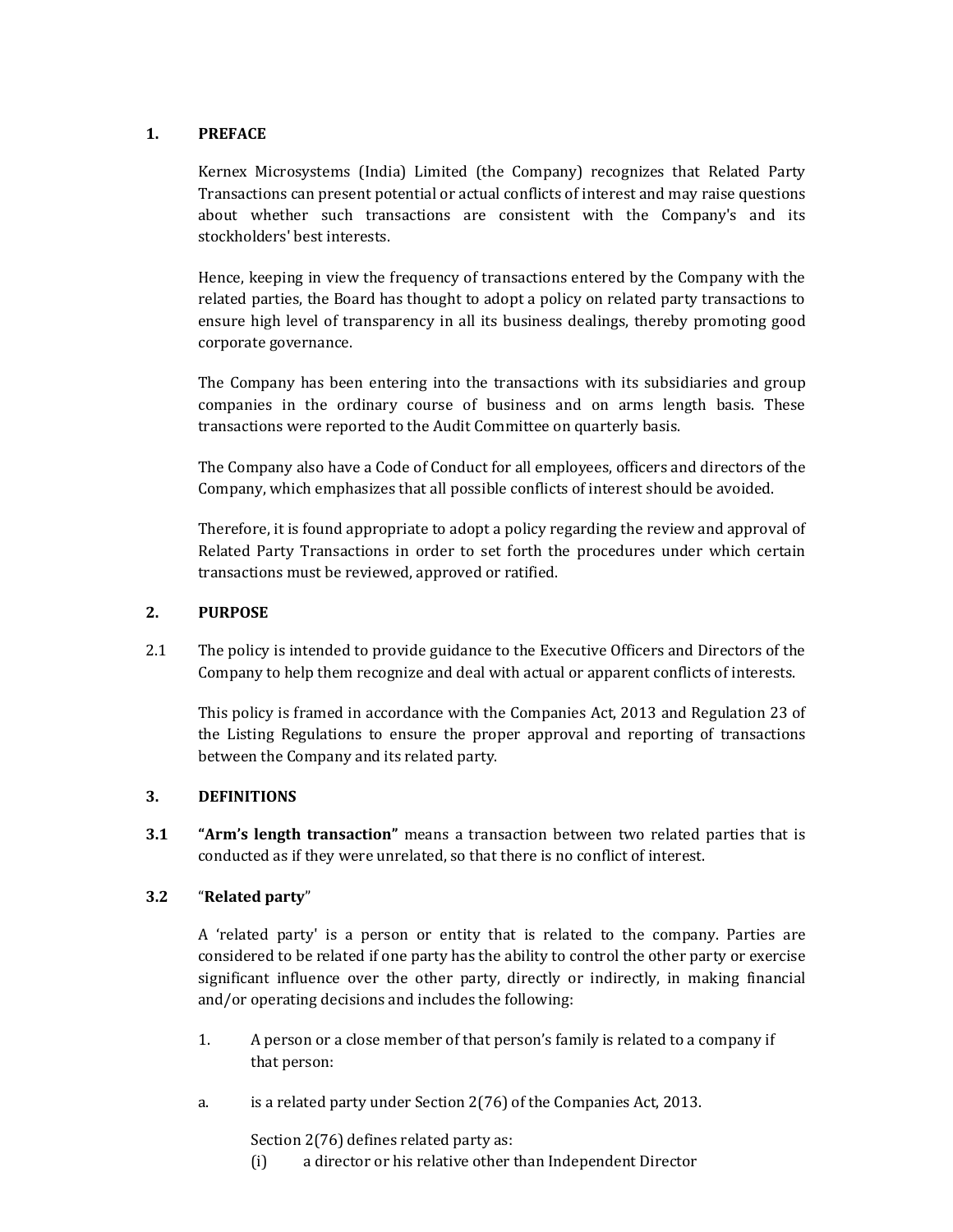- (ii) a key managerial personnel or his relative;
- (iii) a firm, in which a director, manager or his relative is a partner;
- (iv) a private company in which a director or manager is a member or director;
- (v) a public company in which a director or manager is a director or holds along with his relatives, more than two per cent. of its paid-up share capital;
- (vi) any body corporate whose Board of Directors, managing director or manager is accustomed to act in accordance with the advice, directions or instructions of a director or manager;
- (vii) any person on whose advice, directions or instructions a director or manager is accustomed to act: Provided that nothing in sub-clauses (*vi*) and (*vii*) shall apply to the advice, directions or instructions given in a professional capacity;
- (*viii*) any company which is— (*A*) a holding, subsidiary or an associate company of such company; or (*B*) a subsidiary of a holding company to which it is also a subsidiary;
- (*ix*) a director or key managerial personnel of the holding company or his relative with reference to a company, shall be deemed to be a related party;
- b. has control or joint control or significant influence over the company; or
- c. is a key management personnel of the subsidiary company or of parent company; or
- 2. An entity is related to a company if any of the following conditions applies:
	- a. The entity is a related party under Section 2(76) of the Companies Act, 2013; or
	- b. The entity and the company are members of the same group (which means that each parent, subsidiary and fellow subsidiary is related to the others); or
	- c. One entity is an associate or joint venture of the other entity (or an associate or joint venture of a member of a group of which the other entity is a member); or
	- d. Both entities are joint ventures of the same third party; or
	- e. One entity is a joint venture of a third entity and the other entity is an associate of the third entity; or
	- f. The entity has a post-employment benefit plan for the benefit of employees of either the company or an entity related to the company. If the company is itself such a plan, the sponsoring employers are also related to the company; or
	- g. The entity is controlled or jointly controlled by a person identified in (1).
	- h. A person identified in (1)(b) has significant influence over the entity (or of a parent of the entity);
- **3.3 "Related party transaction"** means contract or arrangement with a related party with respect to the following and includes transfer of resources, services or obligations between a company and a related party, regardless of whether a price is charged:
	- *(a)* sale, purchase or supply of any goods or materials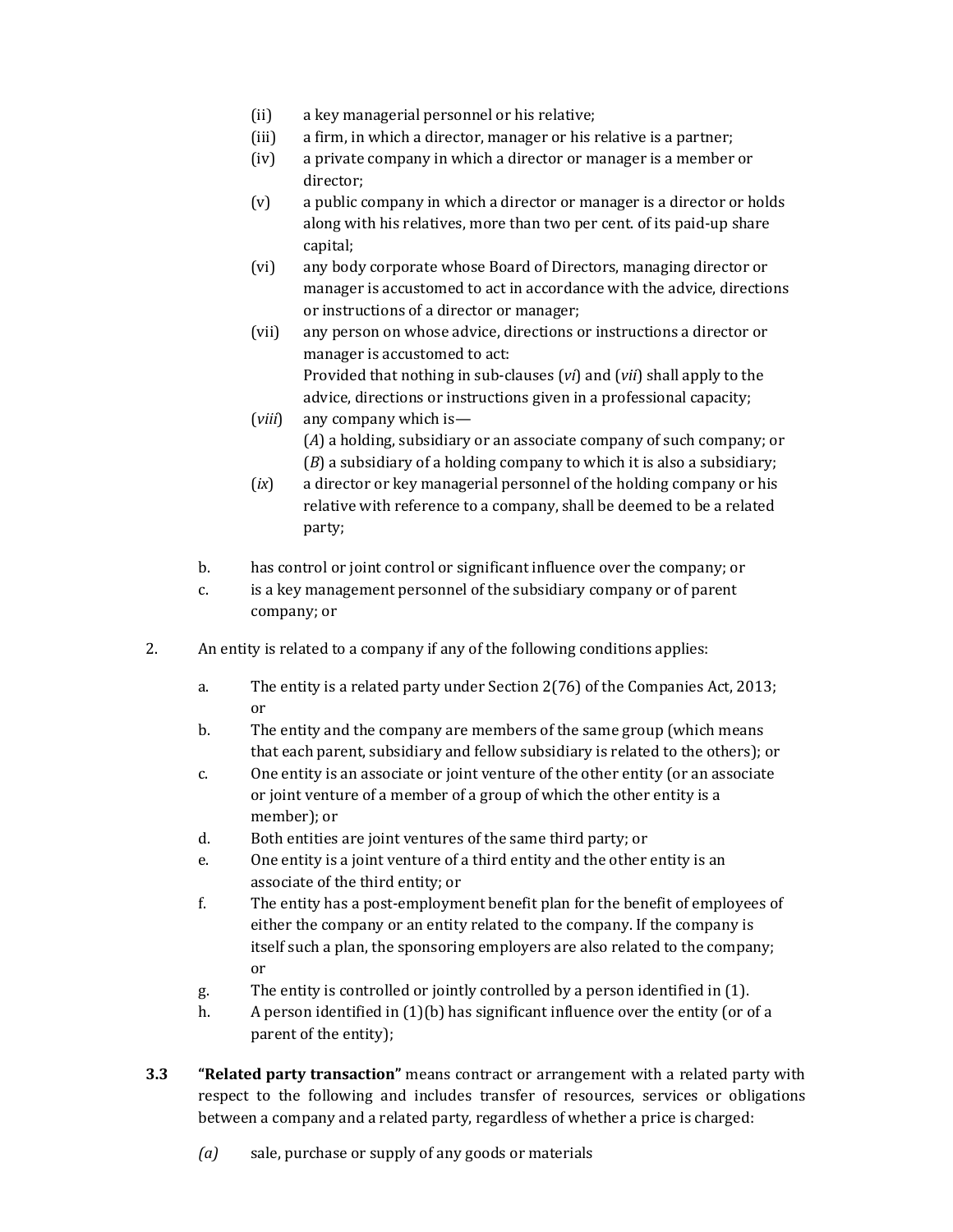- *(b)* selling or otherwise disposing of, or buying, property of any kind;
- *(c)* leasing of property of any kind;
- *(d)* availing or rendering of any services;
- *(e)* appointment of any agent for purchase or sale of goods, materials, services or property;
- *(f)* such related party's appointment to any office or place of profit in the company, its subsidiary company or associate company; and
- (*g*) underwriting the subscription of any securities or derivatives thereof, of the Company.
- **3.4 "Material related party transaction"** as per amended Regulation 23 of the Listing Regulations,**means** a transaction with a related party shall be considered materialif the transaction / transactions to be entered into individually or taken together with previous transactions during a financial year, exceeds ten percent of the annual consolidated turnover of the company as per the last audited financial statements of the company.
- **3.5 "Key Managerial Personnel"** under this policy in relation to the company, means—
	- (*i*) the Chief Executive Officer or the Managing Director ;
	- (*ii*) the Company Secretary;
	- (*iii*) the Chief Operating Officer;
	- (*iv*) the Chief Financial Officer; and
	- (*v*) such other officer as may be prescribed by the Board/ Audit Committee from time to time;
- **3.6 "Relative"**, with reference to any person, means anyone who is related to another, if—
	- *(i)* they are members of a Hindu Undivided Family;
	- *(ii)* they are husband and wife; or
	- *(iii)* Father (including step-father)
	- *(iv)* Mother ( including step-mother)
	- *(v)* Son (including step-son)
	- *(vi)* Son's wife
	- *(vii)* Daughter
	- *(viii)* Daughter's husband
	- *(ix)* Brother (including step-brother)
	- *(x)* Sister (including step-sister)
- **3.7 "Turnover"** means the aggregate value of the realisation of amount made from the sale, supply or distribution of goods or on account of services rendered, or both, by the company during a financial year;
- **3.8 "Net worth"** means the aggregate value of the paid-up share capital and all reserves created out of the profits and securities premium account, after deducting the aggregate value of the accumulated losses, deferred expenditure and miscellaneous expenditure not written off, as per the audited balance sheet, but does not include reserves created out of revaluation of assets, write-back of depreciation on amalgamation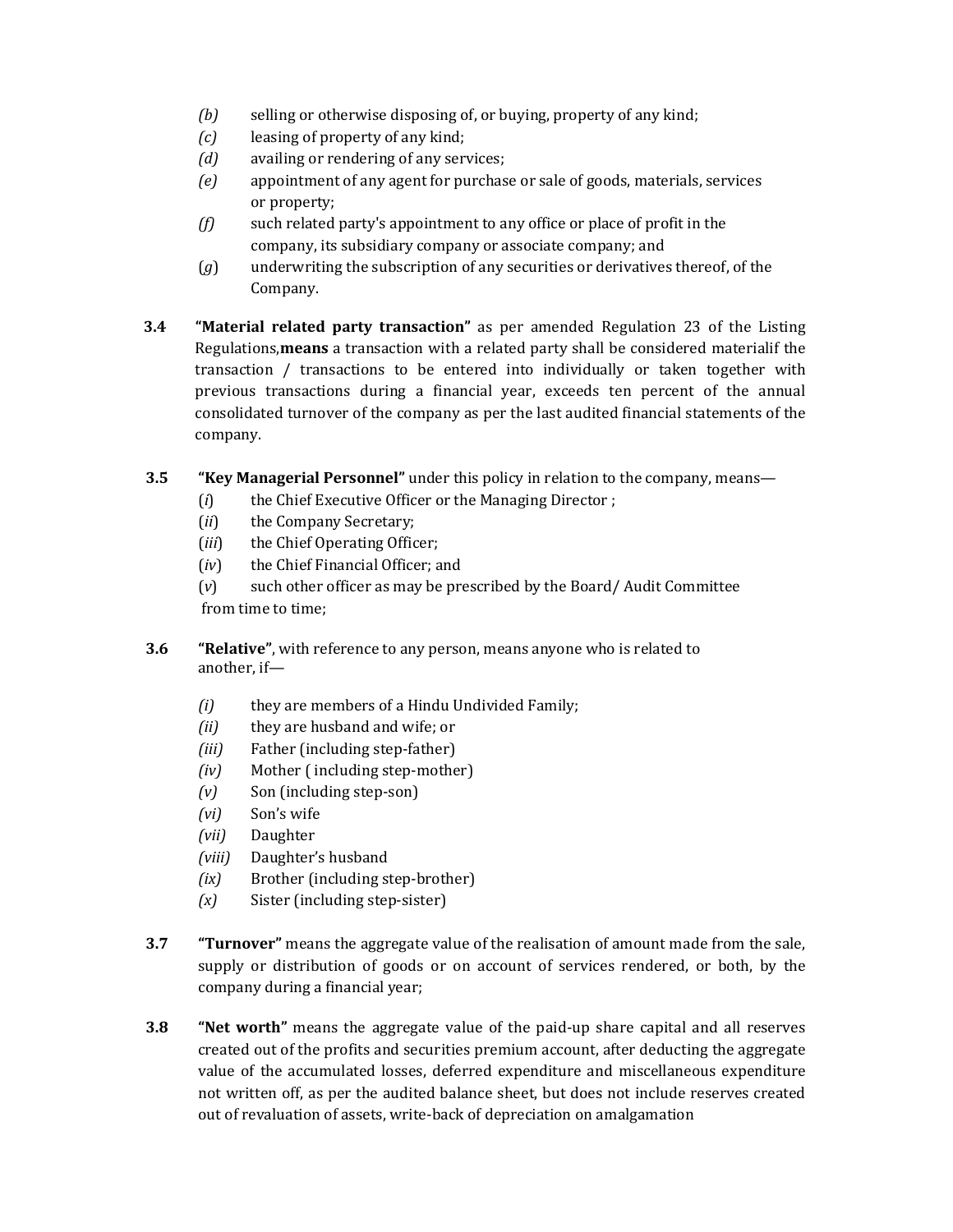*Explanation***:** *The Turnover or Net Worth referred above shall be computed on the basis of the Audited Financial Statement of the preceding Financial year.*

# **4. REVIEW AND APPROVAL OF RELATED PARTY TRANSACTIONS**

# **4.1 Audit Committee approval:**

All Related Party Transactions shall require prior approval of the Audit Committee.

# **Omnibus approval by the Audit Committee:**

 The Audit Committee may grant omnibus approval for Related Party Transactions proposed to be entered into by the company subject to the following conditions:

a. The Audit Committee shall lay down the criteria for granting the omnibus approval in line with the policy on Related Party Transactions of the company and such approval shall be applicable in respect of transactions which are repetitive in nature;

 b. The Audit Committee shall satisfy itself the need for such omnibus approval and that such approval is in the interest of the company;

 c. Such omnibus approval shall specify (i) the name/s of the related party, nature of transaction, period of transaction, maximum amount of transaction that can be entered into, (ii) the indicative base price / current contracted price and the formula for variation in the price if any and (iii) such other conditions as the Audit Committee may deem fit;

Provided that where the need for Related Party Transaction cannot be foreseen and aforesaid details are not available, Audit Committee may grant omnibus approval for such transactions subject to their value not exceeding Rs.1 crore per transaction.

 d. Audit Committee shall review, atleast on a quarterly basis, the details of RPTs entered into by the company pursuant to each of the omnibus approval given;

 e. Such omnibus approvals shall be valid for a period not exceeding one year and shall require fresh approvals after the expiry of one year.

**Exception:** Transactions entered into between a holding company and its wholly owned subsidiary whose accounts are consolidated with such holding company and placed before the shareholders at the general meeting for approval.

# **4.2 Board's approval:**

Except with the consent of the Board of Directors given by a resolution at a meeting of the Board and subject to such conditions as may be prescribed, company shall not enter into any contract or arrangement with a related party with respect to—

- a. sale, purchase or supply of any goods or materials;
- b. selling or otherwise disposing of, or buying property of any kind;
- c. leasing of property of any kind;
- d. availing or rendering of any services;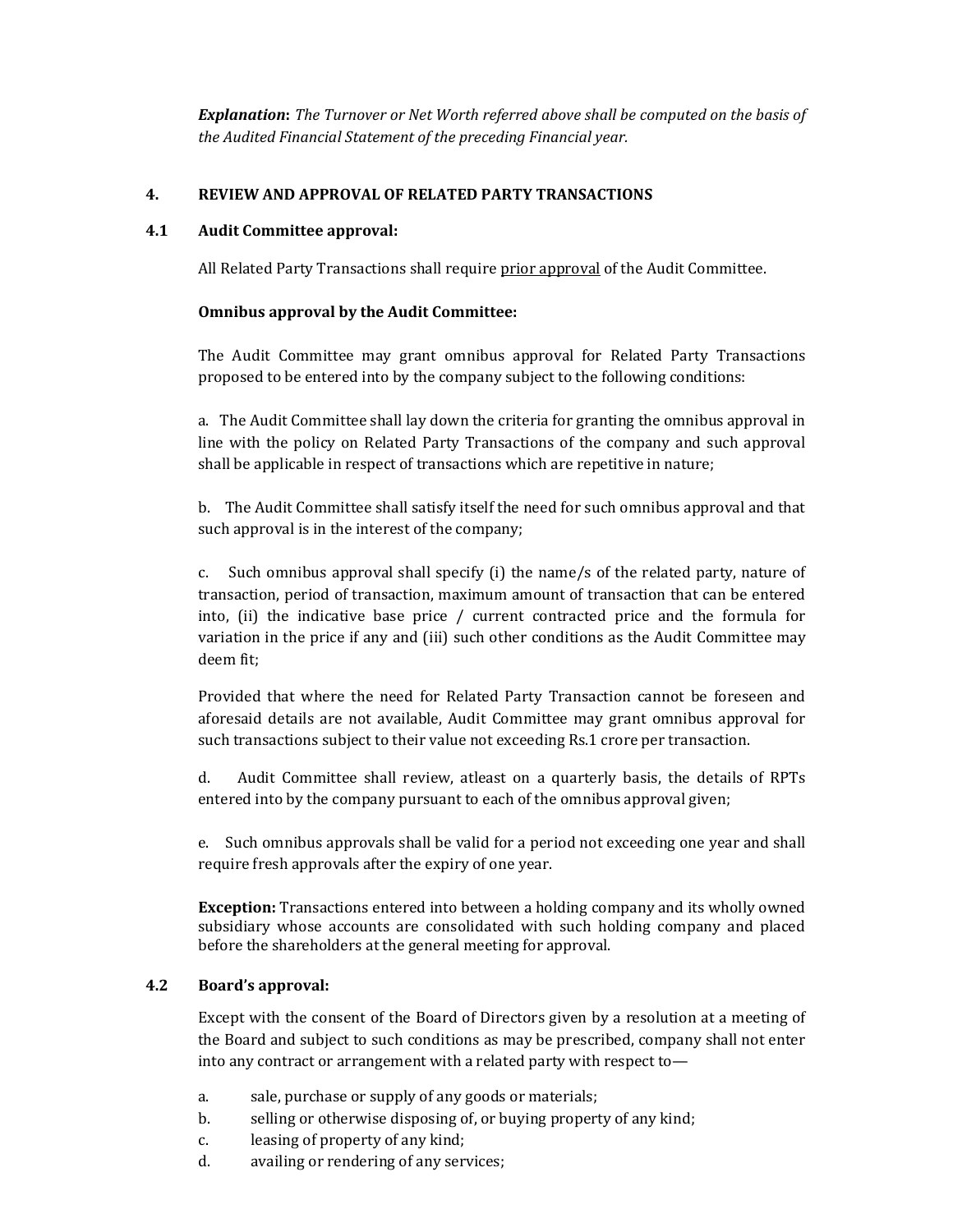- e. appointment of any agent for purchase or sale of goods, materials, services or property;
- f. related party's appointment to any office or place of profit in the company, its subsidiary company or associate company; and
- g. underwriting the subscription of any securities or derivatives thereof, of the company

**Exception:** However, any of the aforesaid transactions shall not required prior approval of the Board of Directors provided the transaction is in the ordinary course of business and on an arm's length basis.

# **Disclosures required for obtaining Board approval**

The agenda of the Board meeting at which the resolution is proposed to be moved shall disclose-

- (a) the name of the related party and nature of relationship;
- (b) the nature, duration of the contract and particulars of the contract or arrangement;
- (c) the material terms of the contract or arrangement including the value, if any;
- (d) any advance paid or received for the contract or arrangement, if any;
- (e) the manner of determining the pricing and other commercial terms, both included as part of contract and not considered as part of the contract;
- (f) whether all factors relevant to the contract have been considered, if not, the details of factors not considered with the rationale for not considering those factors; and
- (g) any other information relevant or important for the Board to take a decision on the proposed transaction.

# **4.3. Shareholders' approval:**

Except with the prior approval of the company by a special resolution:

- (i) a company shall not enter into a transaction or transactions, where the transaction or transactions to be entered into as contract or arrangement with respect to the following with criteria, as mentioned below—
	- (a) sale, purchase or supply of any goods or materials directly or through appointment of agent, exceeding 10% of the turnover of the company or Rs. 100 Crores whichever is lower
	- (b) selling or otherwise disposing of or buying property of any kind, directly or through appointment of agent exceeding 10% of net worth of the company or Rs. 100 crore whichever is lower;
	- (c) leasing of property of any kind exceeding 10% of the net worth of the company or 10% of turnover of the company or Rs. 100 crore whichever is lower;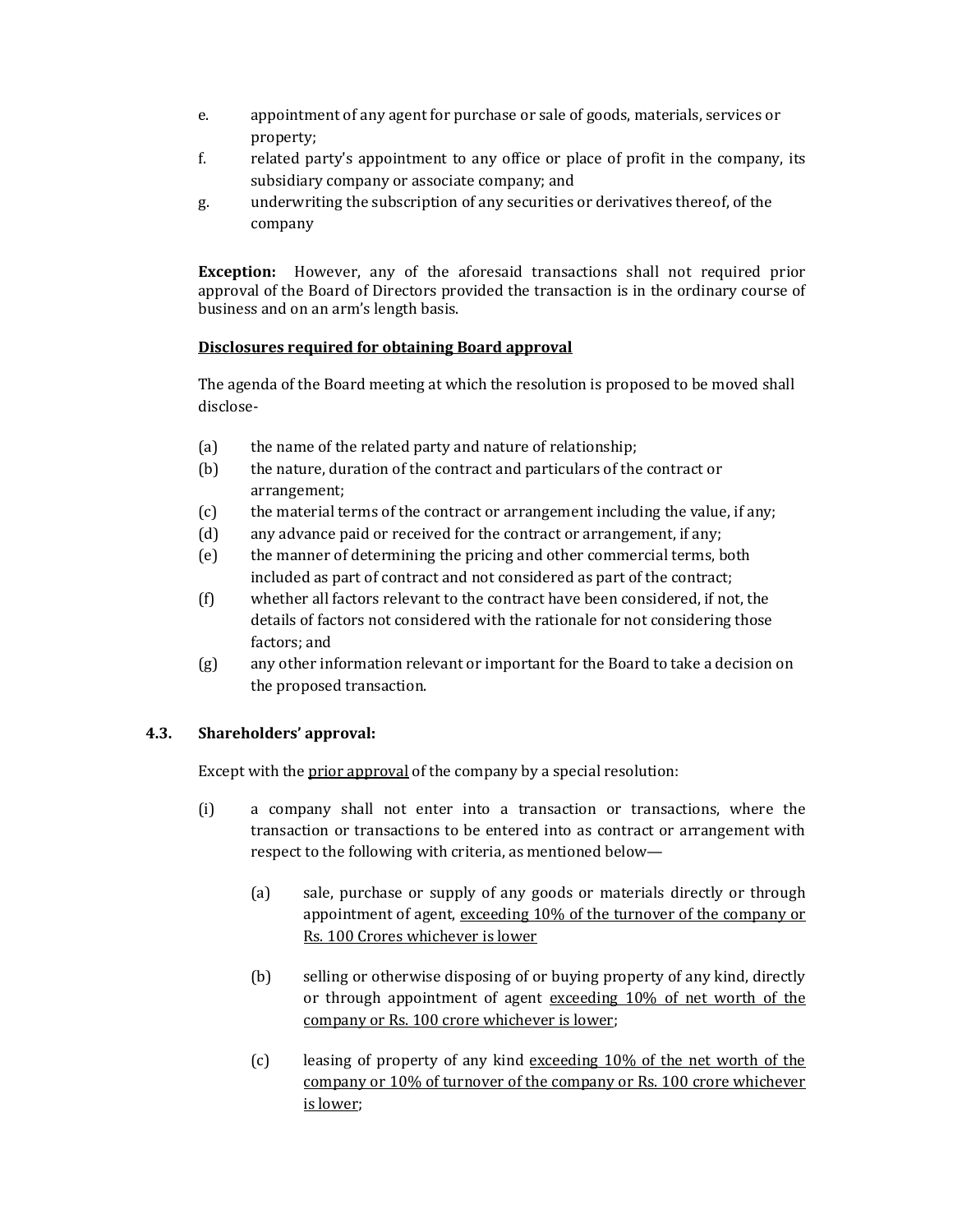(d) availing or rendering of any services directly or through appointment of agent, exceeding 10% of the turnover of the company or Rs. 50 crore, whichever is lower;

**Explanation:** It is hereby clarified that the limits specified in clause (a) to (d) shall apply for transaction or transactions to be entered either individually or taken together with the previous transactions during a financial year.

- (e) appointment to any office or place of profit in the company, its subsidiary company or associate company at a monthly remuneration exceeding Rs. 250,000;
- *(f)* remuneration for underwriting the subscription of any securities or derivatives thereof of the company exceeding 1% of the net worth

**Exception:** However, any of the aforesaid transactions shall not require prior approval of the shareholders provided the transaction is in the ordinary course of business and on an arm's length basis.

Disclosures required for obtaining shareholder's approval:

The explanatory statement to be annexed to the notice of a general meeting convened for the purpose of obtaining shareholders approval shall contain the following particulars namely:-

- (a) name of the related party ;
- (b) name of the director or key managerial personnel who is related, if any;
- (c) nature of relationship;
- (d) nature, material terms, monetary value and particulars of the contract or arrangement;
- (e) any other information relevant or important for the members to take a decision on the proposed resolution.

# **5. RESTRICTIONS ON VOTING:**

The members of the Company shall not vote on special resolution for approving contract or arrangement, if such member is a related party to it.

# **6. RELATED PARTY TRANSACTIONS NOT APPROVED UNDER THIS POLICY**

6.1 In the event the Company becomes aware of a Related Party Transaction that has not been approved by the Committee, the matter shall be reviewed subsequently by the Committee. The Committee shall consider all the relevant facts and circumstances regarding the Related Party Transaction and shall examine the facts and circumstances pertaining to the failure of reporting of such Related Party Transaction to the Committee and shall take any such action it deems appropriate.

# **7. RATIFICATION OF THE UN-APPROVED TRANSACTIONS**

7.1 If any contract or arrangement is entered into by the Director or any other employee with any related party without obtaining the consent of the Board or shareholders as the